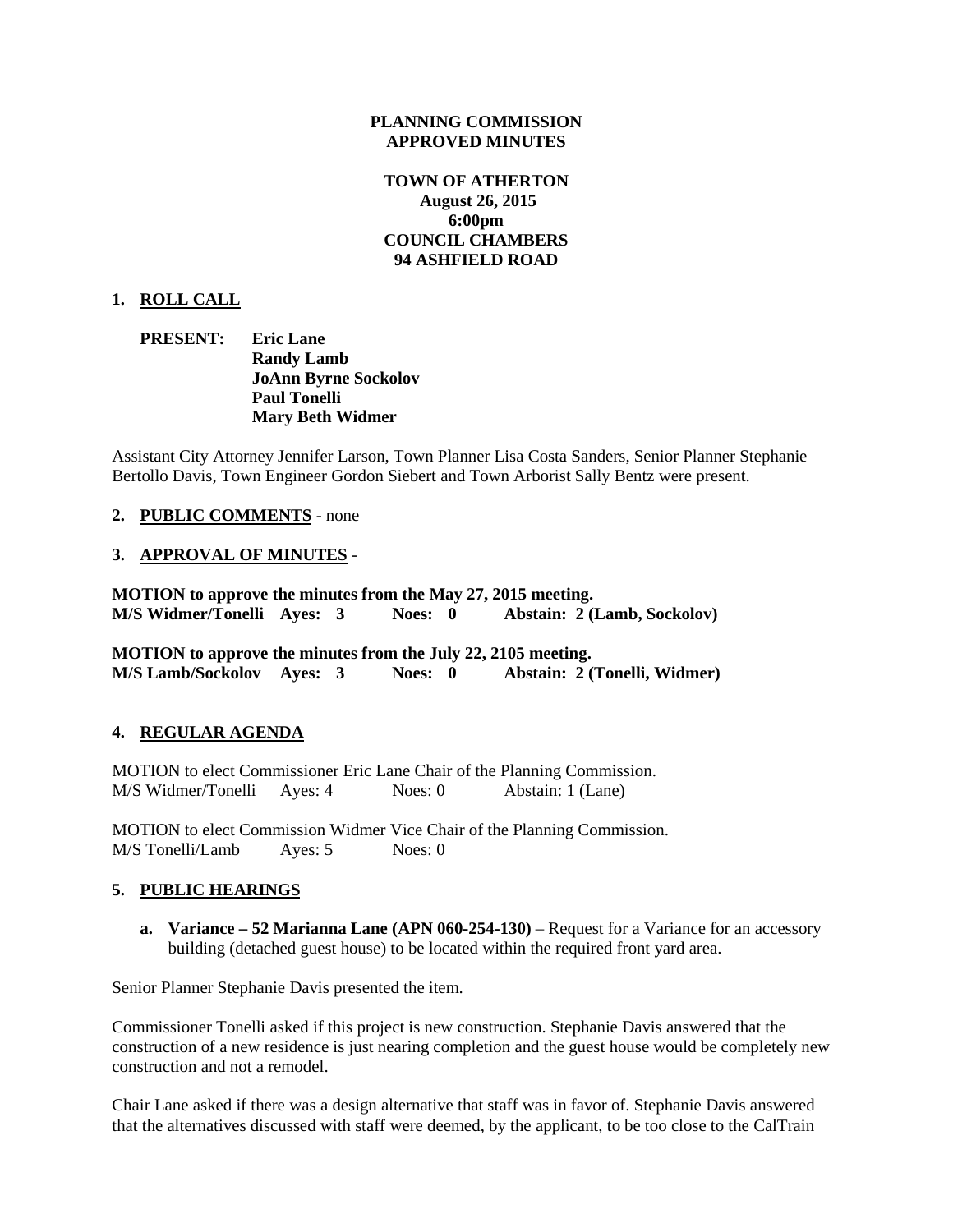tracks that run directly behind the subject property, within the direct line of sight to the main residence given its existing orientation, and within their most existing, usable rear yard area.

Commissioner Sockolov asked for clarification about the easement on the property and the design decisions made by the applicant. Stephanie Davis remarked that the absence of the easement would have allowed more buildable area for the main residence but could not remark on the design decisions made by the applicant.

Chair Lane asked why the applicant needed a variance if they were just completing new construction. Stephanie Davis suggested it could possibly have been a misinterpretation of the zoning code regulations pertaining to accessory structures.

## OPEN PUBLIC HEARING

## CLOSE PUBLIC HEARING

The Commission agreed with staff that they were unable to reach all four findings required to grant a Variance.

**MOTION to deny the Variance request for a 1,228 square foot, detached garage be constructed closer than is allowed to a front property line at 52 Marianna Lane as the required findings cannot be met for the reasons enumerated in the Staff Report.**

**M/S Lamb/Widmer Ayes: 5 Noes: 0**

Chair Lane advised of the 10-day appeal period.

**b. Lot Line Redesignation and Heritage Tree Removal Permits – 458 Selby Lane (APN 070- 040-270) –**Request for a Lot Line Designation and Heritage Tree Removal Permit. An application to remove five heritage trees.

Senior Planner Stephanie Davis presented the two-part item.

#### OPEN PUBLIC HEARING

Jim Caldwell, architect, spoke on behalf of the project.

Michael Young, arborist and owner of Urban Tree Management, outlined the tree population on the property and gave an overview of the overall tree maintenance of the site. Mr. Young also outlined the replacement plan. Mr. Young described the site as an oak woodland and noted that the site has been treated as such.

Discussion ensued about the location of the trees and the various impacts that moving and/or building could potentially have on each of them.

Commissioner Lamb asked if trees are allowed to be removed if they are in the buildable area. Town Arborist Sally Bentz answered that oak trees are not permitted to be removed solely for that reason.

Town Arborist Sally Bentz also noted that an appraisal on the tree adjacent to the tennis court should be done in the event that it dies during the move should it be allowed to be relocated.

#### CLOSE PUBLIC HEARING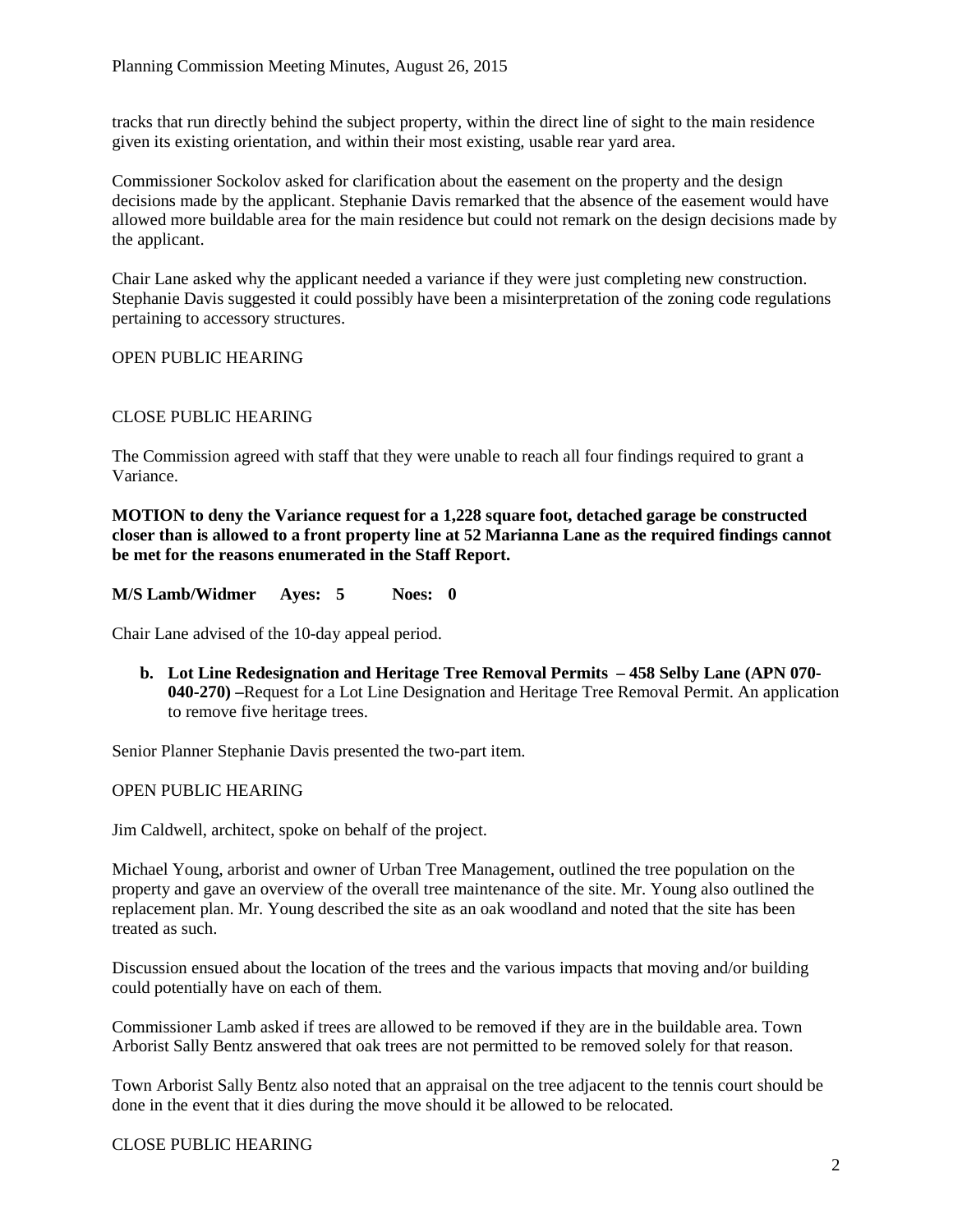**MOTION to approve the Lot Line Redesignation to allow the east property line along Selby Lane be the front property line at 458 Selby Lane based on the findings and for the reasons enumerated in the Staff Report and that the Commission approve the Lot Line redesignation with the conditions stated in the Draft Lot Line Redesignation Certificate.**

**M/S Widmer/Lamb Ayes: 5 Noes: 0**

Commissioner Lane advised of the 10-day appeal period.

*Findings:*

- *1. The proposed lot line redesignation will not be detrimental or injurious to persons, property or improvement in the vicinity and will not be detrimental to the public health, peace, safety, comfort, general welfare or convenience.*
- *2. The proposed lot line redesignation for the subject site is consistent with the Town of Atherton General Plan and the purposes of that plan and the Zoning Code.*

**MOTION to find that the proposed removal of two heritage Palm trees at 458 Selby Lane in Atherton would not be contrary to the purpose and intent of the General Plan, for the reasons outlined in the Staff Report, and that the Commission approve the tree removals with the conditions stated in the Draft Tree Removal Certificate.**

**M/S Tonelli/Lamb Ayes: 5 Noes: 0**

*Findings:*

*1. The removal of the two palm trees would not be contrary to the purpose and intent of the Atherton General Plan.*

**MOTION to find that the proposed removal of three heritage oak trees at 458 Selby Lane in Atherton would be contrary to the purpose and intent of the General Plan, for the reasons outline in the Staff Report, and that the Commission deny the tree removal.**

**M/S Widmer/Sockolov Ayes: 5 Noes: 0**

**c. Special Structures Permit –33 Walnut Avenue (APN 060-331-110)** –Request for a Special Structure Permit to allow an addition beyond the main building area for a legal non-conforming residence.

Senior Planner Stephanie Davis presented the item. Stephanie Davis noted that there were no neighbor comments.

Commissioner Lane asked about the idea of making the addition wall flush with the existing wall. Stephanie Davis explained that the small "notch" in the property boundary allowed for four more feet at that location.

Scott Lane, property owner, spoke in favor of the project.

Commissioner Widmer received clarification from Mr. Lane about the window sizes.

**MOTION to approve the special Structures Permit at 33 Walnut Avenue based on the findings and for the reasons enumerated in the staff report, subject to the conditions listed in the Special Structures permit certificate to allow an addition to a legal non-conforming building to go beyond the main building area.**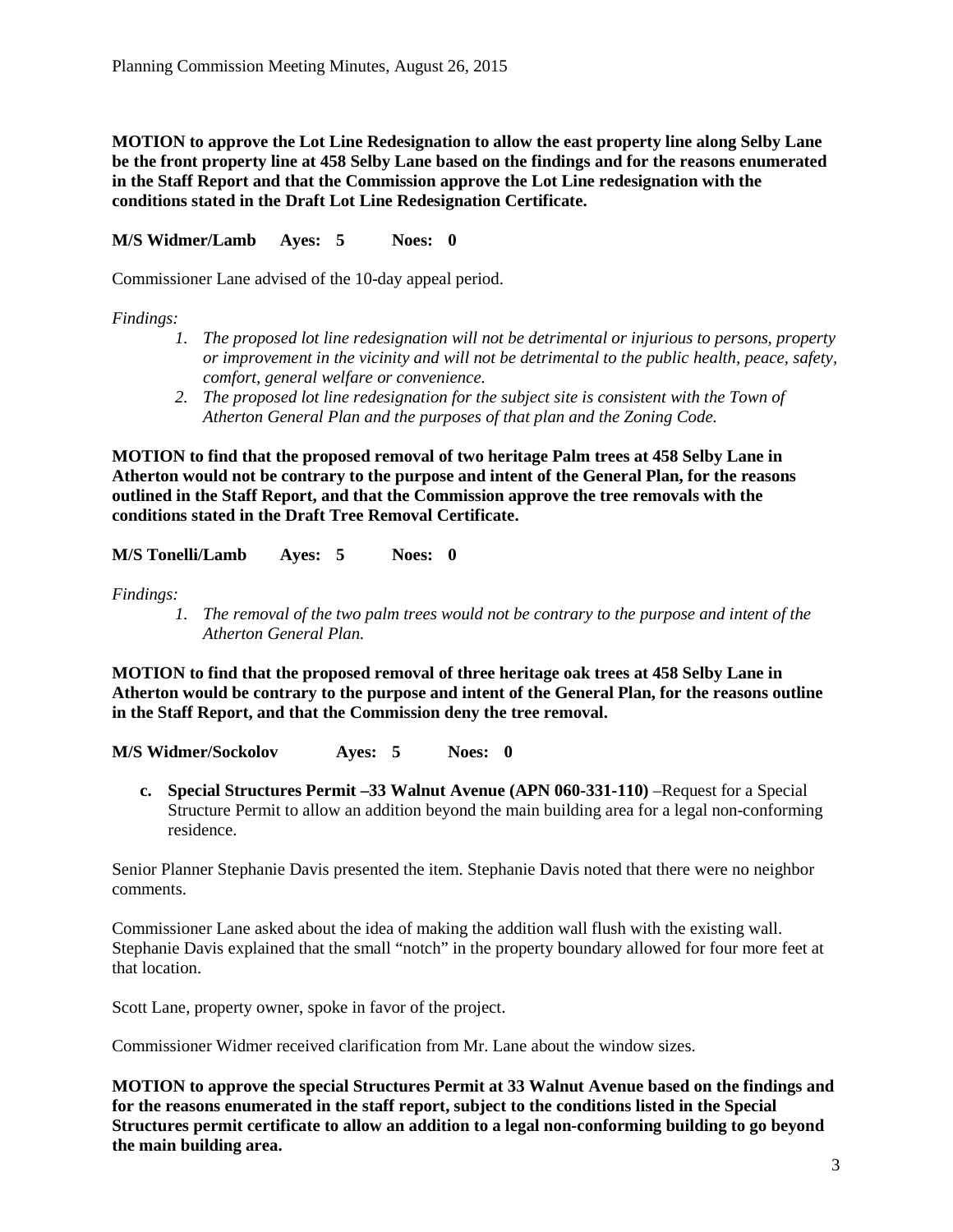**M/S Widmer/Lamb Ayes: 5 Noes: 0**

**d. Annual Master Plan Update and TDM Reporting, Addendum Initial Study/Mitigated Negative Declaration, Conditional Use Permit and Variance – 50 Valparaiso Avenue (APN 070-360-080) Menlo School**. Request for a Conditional Use Permit and Variance for the Central Campus Project.

Town Planner, Lisa Costa Sanders, presented the item.

#### OPEN PUBLIC HEARING

Than Healy, Menlo School Head of School, provided an overview on the Master Plan, the TDM and the reason for the request for a height variance.

Commissioner Widmer would like to see more bicycle riders and would like to see Menlo School promoting bicycle riding.

Chair Lane commended Menlo School on the results of the execution of their TDM plan.

Chair Lane asked about future planning. Mr. Healy remarked that they are still working on neighborhood outreach and planning for the Cartan Field project. They currently have no significant plans for future construction.

### CLOSE PUBLIC HEARING

## **MOTION to accept for filing the 2015 annual Master Plan and TDM monitoring report from Menlo School.**

**M/S Tonelli/Widmer Ayes: 5 Noes: 0**

Commissioner Lane advised of the 10-day appeal period.

Town Planner, Lisa Costa Sanders presented the second staff report for the Menlo School item.

## OPEN PUBLIC HEARING

Than Healy, Menlo School Head of School, gave an overview of the project and spoke in favor of the request.

Kevin Hart, architect for the project, gave an overview of the project using visual project boards.

Commissioner Sockolov asked where the people are now who are going to be housed in the proposed new offices. Than Healy answered that many people are doubled up in offices and they plan to increase their development staff and reconfigure some of the office spaces.

Commissioner Tonelli asked from clarification from Kevin Hart about the dirt haul route out of campus and where the construction staging would take place.

Commissioner Widmer noted that neighbors don't want the staging near their homes.

Ed Goodstein, 71 MacBain, spoke about the project. He is in favor of allowing the variance but wants the approval to be very specific so it doesn't set a precedent. He also noted that the pile driving noise and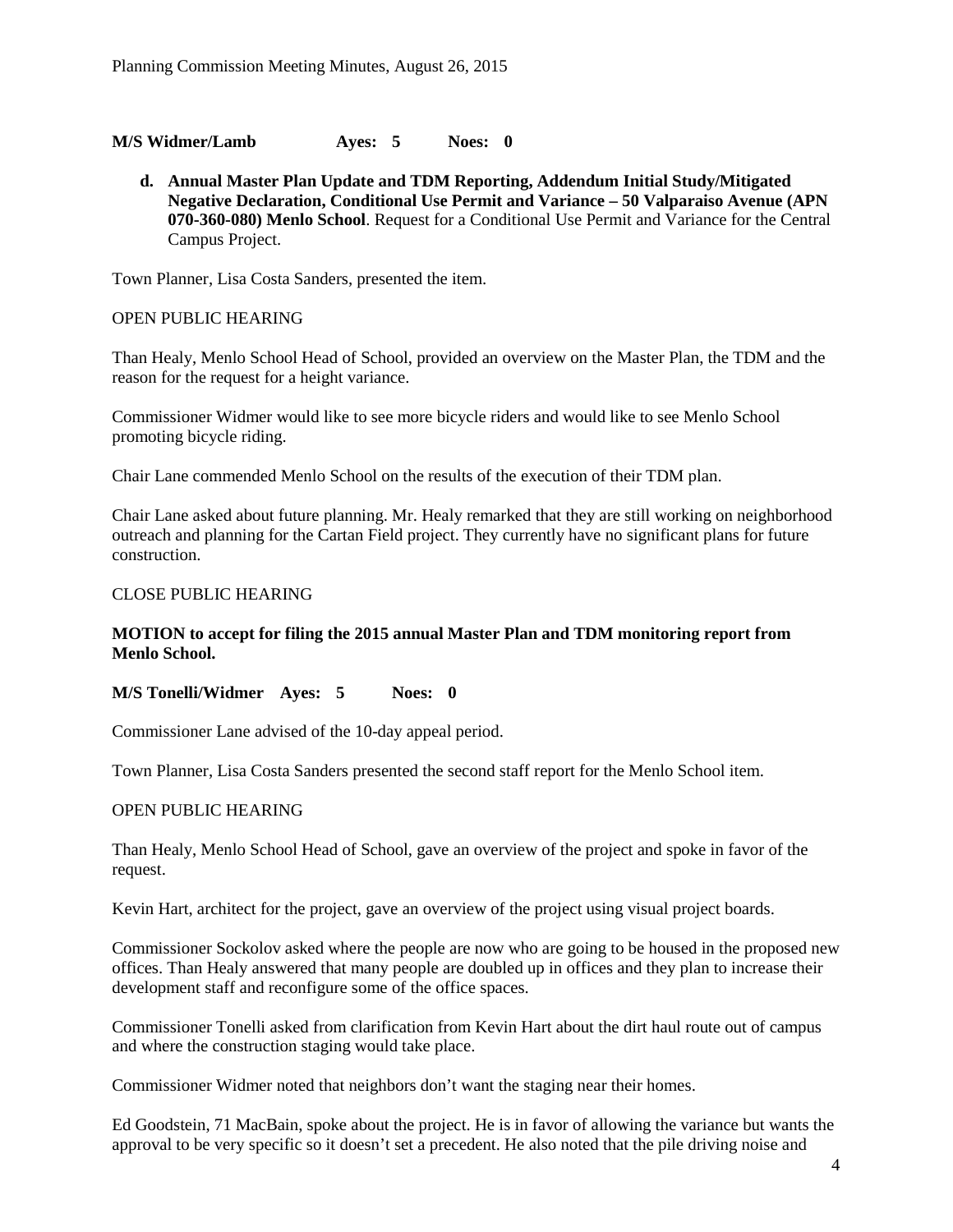vibration from the last large construction project was intolerable. Mr. Goodstein would like the staging areas as far away from the neighbors as possible.

Liz King, 69 Alejandra, spoke in favor of the project. She commended the school on the neighborhood outreach.

Byron Deeter, resident, spoke in favor of the project. He commended the school for the way they have centralized the noise and energy to the center of campus. He also noted that his experience with the school has been very collaborative.

# CLOSE PUBLIC HEARING

The Commission agreed that the feedback from neighbors was critical and felt very positive about the project.

# **MOTION to adopt the Addendum #2 Initial Study/Mitigated Negative Declaration and Mitigation Monitoring Reporting Program for the Project.**

**M/S Lane/Lamb Ayes: 4 Noes: 1 (Widmer)**

Commissioner Lane advised of the 10-day appeal period.

## **MOTION to declare that the Commission has considered the Addendum IS/MND and MMRP prior to making a decision on the project.**

**M/S Lane/Lamb Ayes: 5 Noes: 0**

Commissioner Lane advised of the 10-day appeal period.

**MOTION to approve the draft Variance Certificate for the Central Campus Project.**

**M/S Lane/Lamb Ayes: 4 Noes: 1 (Widmer)**

Commissioner Lane advised of the 10-day appeal period.

# **e. Final Environmental Impact Report (EIR) for the Civic Center Master Plan**

Town Planner, Lisa Costa Sanders presented the item.

Commissioner Widmer expressed concern with the water line mentioned in the final EIR and is worried that no one will step up to find an appropriate solution. Gordon Siebert, Town Engineer, noted that the Public Utilities Commission owns the line and the Town is awaiting documents from them. Atherton has no responsibility.

Chair Lane noted that the point of the document is to identify problems.

Commissioner Lamb asked if this is a public safety issue right now. Gordon Siebert answered that there is no public safety issue right now. The line has been there since the 1930s.

# OPEN PUBLIC HEARING

CLOSE PUBLIC HEARING